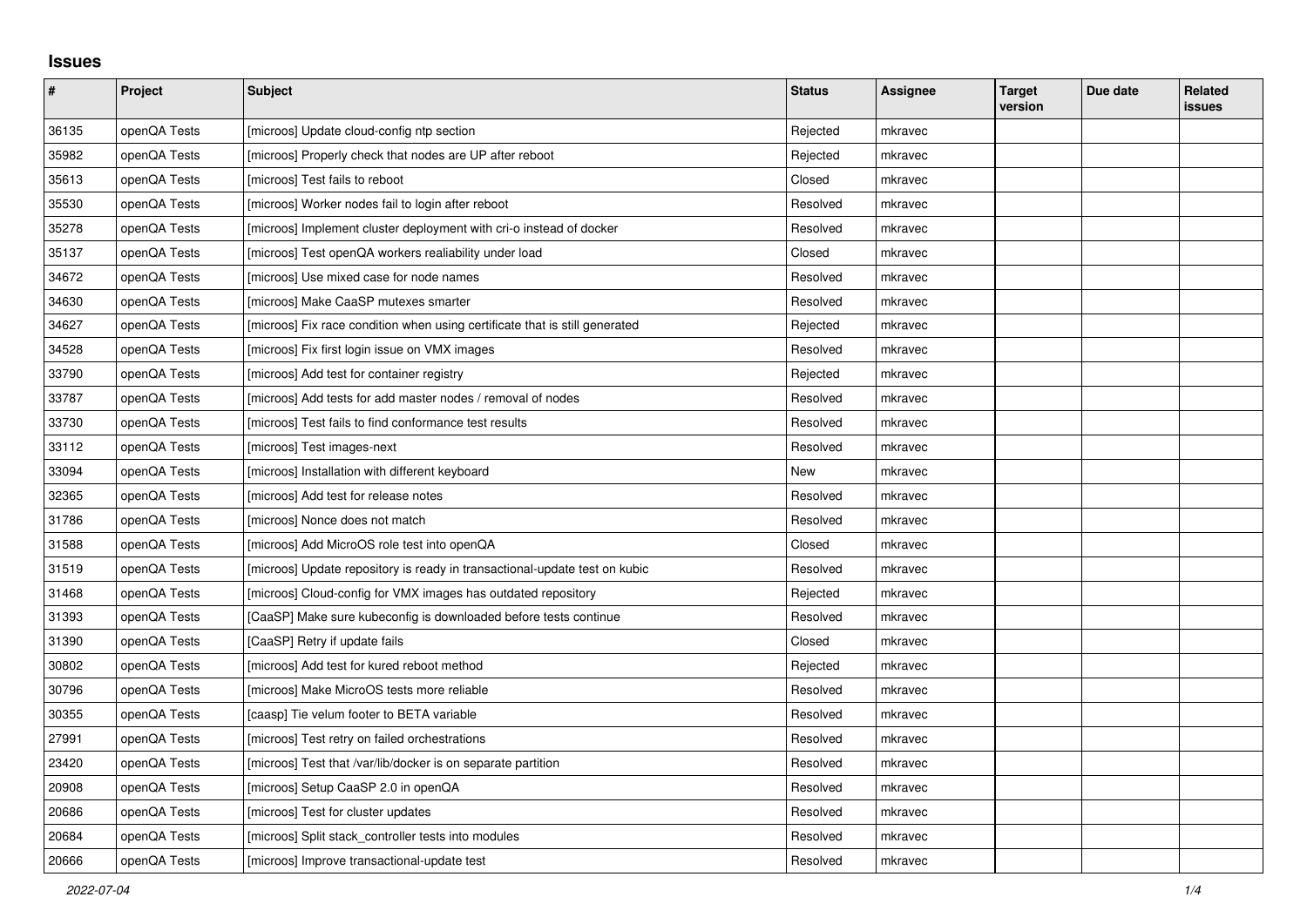| $\sharp$ | Project      | <b>Subject</b>                                                                                    | <b>Status</b> | <b>Assignee</b> | <b>Target</b><br>version | Due date | Related<br><b>issues</b>                         |
|----------|--------------|---------------------------------------------------------------------------------------------------|---------------|-----------------|--------------------------|----------|--------------------------------------------------|
| 20462    | openQA Tests | [microos] Export logs from autoyast nodes                                                         | Resolved      | mkravec         |                          |          |                                                  |
| 19624    | openQA Tests | File '/repodata/repomd.xml' not found on medium                                                   | Rejected      | okurz           |                          |          | Is duplicate<br>of #19470                        |
| 19618    | openQA Tests | Grub2 needle is not matched after reboot                                                          | Resolved      | qmsu            |                          |          | Related to<br>#19242                             |
| 19490    | openQA Tests | [microos] Set up stagings                                                                         | Resolved      | mkravec         |                          |          |                                                  |
| 19488    | openQA Tests | [microos] Add cluster deployment test for KVM images using cloud-config                           | Resolved      | mkravec         |                          |          |                                                  |
| 19468    | openQA Tests | [microos] test fails in oci_install                                                               | Resolved      | mkravec         |                          |          |                                                  |
| 19056    | openQA Tests | Tests try to create filesystem on root partition instead of additional disk                       | Resolved      | okurz           |                          |          | Related to<br>#19380, Has<br>duplicate<br>#19256 |
| 19044    | openQA Tests | [ha][scc]test fails in drbd                                                                       | Resolved      | ldevulder       |                          |          |                                                  |
| 18554    | openQA Tests | [tools] DIE short read for zire data                                                              | Rejected      | okurz           |                          |          |                                                  |
| 17844    | openQA Tests | Test mysql_srv is not reliable                                                                    | Resolved      | okurz           |                          |          |                                                  |
| 17546    | openQA Tests | Set up SLES-JeOS-SP3 in openQA                                                                    | Resolved      | mkravec         |                          |          |                                                  |
| 17420    | openQA Tests | [sles][functional][s390x] Test fails in vnc_two_passwords                                         | Resolved      | okurz           |                          |          |                                                  |
| 17396    | openQA Tests | [sle][functional] gensslcert times out after 600s because it cannot find a suitable prime number  | Resolved      | okurz           | Milestone 13             |          | Is duplicate<br>of #19536                        |
| 17376    | openQA Tests | Login check types types invalid characters                                                        | Resolved      | michalnowak     |                          |          |                                                  |
| 17374    | openQA Tests | Used repository does not exist on download.suse.de                                                | Resolved      | michalnowak     |                          |          |                                                  |
| 17372    | openQA Tests | [sle][tools]Installation medium from parallel job in inaccessible                                 | Rejected      |                 |                          |          |                                                  |
| 17366    | openQA Tests | [sle][functional] Autoyast verify module is failing                                               | Resolved      | riafarov        | Milestone 9              |          | <b>Blocks</b><br>#20064                          |
| 16612    | openQA Tests | Autoyast installation does not have second stage on CaaSP                                         | Resolved      | mkravec         |                          |          |                                                  |
| 16412    | openQA Tests | [microos] Rename distribution from CASP to CaaSP                                                  | Resolved      | mkravec         | Milestone 9              |          |                                                  |
| 16390    | openQA Tests | Installation does not start in textmode                                                           | Rejected      |                 |                          |          |                                                  |
| 16368    | openQA Tests | Test fails in online_migration_setup                                                              | Resolved      | mitiao          |                          |          | Related to<br>#16718                             |
| 16364    | openQA Tests | Test fails in register_system because of short timeout                                            | Resolved      | mitiao          |                          |          |                                                  |
| 16216    | openQA Tests | [sles][functional] gedit can be unreliable trying to close the "save"-dialog (wait_screen_change) | Resolved      | okurz           |                          |          |                                                  |
| 16212    | openQA Tests | Test fails in vnc_two_passwords                                                                   | Resolved      | mkravec         |                          |          |                                                  |
| 16210    | openQA Tests | Test results are inconsistent in yast2_samba                                                      | Resolved      | michalnowak     |                          |          |                                                  |
| 16208    | openQA Tests | Test results are inconsistent in yast2 http                                                       | Resolved      | zluo            |                          |          |                                                  |
| 16110    | openQA Tests | Network restart detection in yast2_lan_restart is not reliabe                                     | Resolved      | dzedro          |                          |          |                                                  |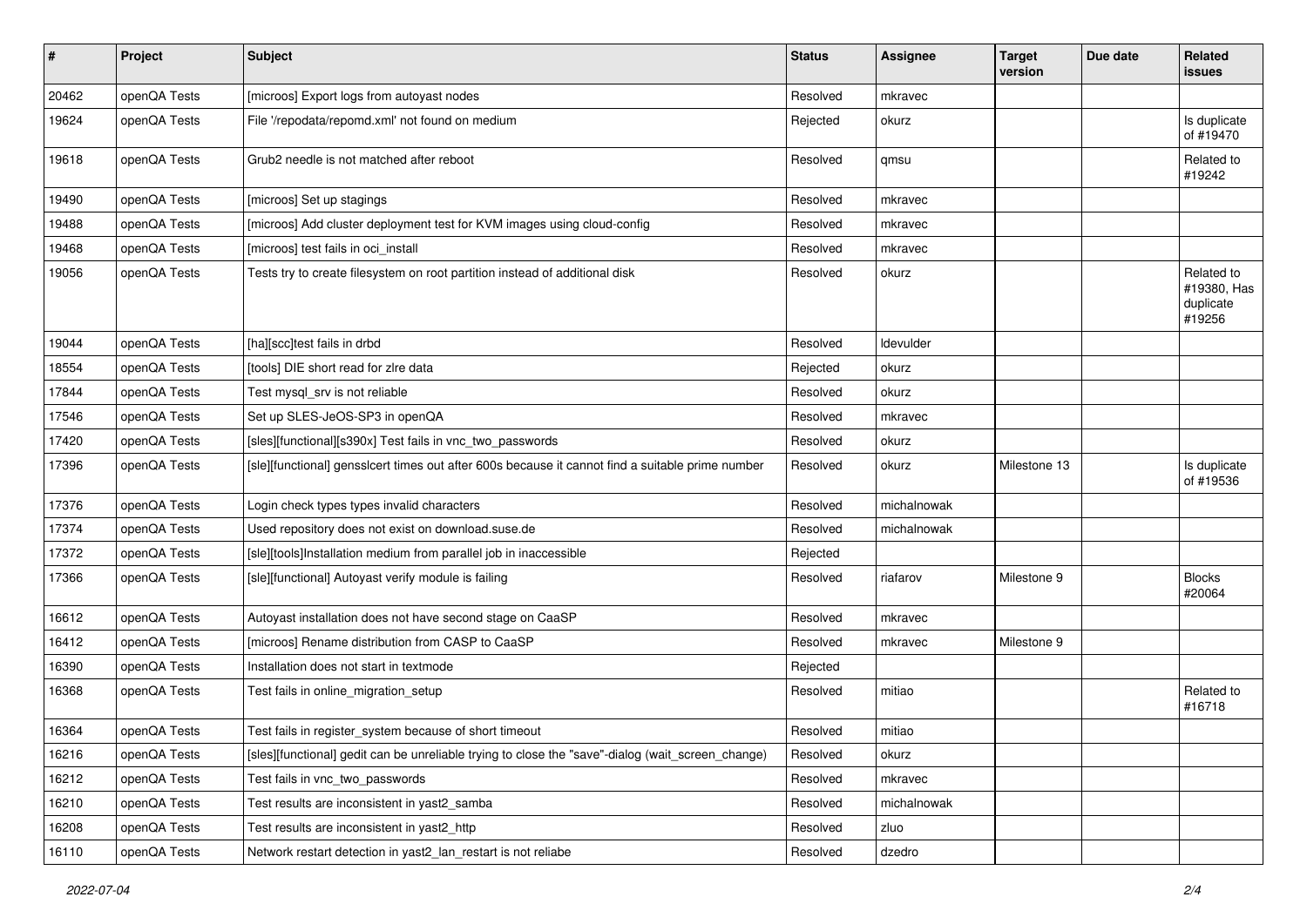| $\sharp$ | Project      | <b>Subject</b>                                                                                               | <b>Status</b> | <b>Assignee</b> | <b>Target</b><br>version | Due date | Related<br>issues                                  |
|----------|--------------|--------------------------------------------------------------------------------------------------------------|---------------|-----------------|--------------------------|----------|----------------------------------------------------|
| 16098    | openQA Tests | yast2_lan_restart test has soft_failures referencing fixed bugs                                              | Resolved      | mkravec         |                          |          |                                                    |
| 16056    | openQA Tests | Test fails in yast2_tftp                                                                                     | Resolved      | michalnowak     |                          |          |                                                    |
| 16054    | openQA Tests | Test fails in yast2_nis after job restart                                                                    | Resolved      | mkravec         |                          |          |                                                    |
| 15586    | openQA Tests | Tar fails because file changed during archive creation                                                       | Resolved      | okurz           |                          |          |                                                    |
| 15578    | openQA Tests | Test fails in glxgears - command does not exist because packagekit was masked during package<br>installation | Resolved      | okurz           | Milestone 4              |          | Related to<br>#13004                               |
| 15574    | openQA Tests | Fix generated autoyast profile or test module                                                                | Resolved      |                 |                          |          |                                                    |
| 15472    | openQA Tests | Unreachable network in HA hacluster                                                                          | Rejected      | hsehic          | Milestone 4              |          | Is duplicate<br>of #15416                          |
| 15118    | openQA Tests | Text is mistyped on aarch64                                                                                  | Rejected      | zluo            |                          |          | Related to<br>#14972, ls<br>duplicate of<br>#12250 |
| 14828    | openQA Tests | Registration uses invalid key aarch64                                                                        | Resolved      |                 |                          |          |                                                    |
| 14824    | openQA Tests | yast2_i test finishes with invalid characters                                                                | Resolved      | dzedro          |                          |          |                                                    |
| 14288    | openQA Tests | [Migration] SMT fails to finish in time when openga is under load                                            | Rejected      |                 |                          |          |                                                    |
| 14198    | openQA Tests | [sles][functional]Licenses are not displayed for add-ons installed from network                              | Resolved      | okurz           |                          |          |                                                    |
| 14164    | openQA Tests | Autoyast license test use wrong devices                                                                      | Resolved      | mkravec         |                          |          |                                                    |
| 13784    | openQA Tests | yast2_ftp test is failing on invalid certificate                                                             | Resolved      | mkravec         |                          |          |                                                    |
| 13726    | openQA Tests | Multipath tests fail after completion                                                                        | Resolved      |                 |                          |          |                                                    |
| 13710    | openQA Tests | yast2_lan fails on script_sudo matching previous password prompt                                             | Resolved      | mkravec         |                          |          |                                                    |
| 13708    | openQA Tests | xterm fails to start during sleep                                                                            | Resolved      | mkravec         |                          |          |                                                    |
| 13700    | openQA Tests | yast2_i test failing on low timeout                                                                          | Resolved      | mkravec         |                          |          |                                                    |
| 13698    | openQA Tests | Crash test is failing                                                                                        | Resolved      | michalnowak     |                          |          |                                                    |
| 13600    | openQA Tests | Shutdown action is not completed                                                                             | Resolved      | okurz           |                          |          |                                                    |
| 13598    | openQA Tests | [sles][functional]Test module sles+extratests has inconsistent results                                       | Resolved      | zluo            | Milestone 7              |          |                                                    |
| 13596    | openQA Tests | yast2 sw_single command fails with segmentation fault                                                        | Rejected      | mkravec         |                          |          |                                                    |
| 13594    | openQA Tests | yast2_nfs_server test fails in HA group                                                                      | Rejected      |                 |                          |          |                                                    |
| 13214    | openQA Tests | Next button is ignored in user settings but works on second try                                              | Resolved      | mkravec         |                          |          | Related to<br>#14102                               |
| 13212    | openQA Tests | Bernhard user is not default login choice                                                                    | Resolved      | dzyuzin         |                          |          |                                                    |
| 13210    | openQA Tests | OpenQA is testing SP1 instead of SP2                                                                         | Closed        | mkravec         |                          |          | Is duplicate<br>of #13156                          |
| 11656    | openQA Tests | Check that system can not be installed without accepting the license                                         | Resolved      | mkravec         |                          |          |                                                    |
| 11310    | openQA Tests | fix failing update tests                                                                                     | Resolved      | mkravec         |                          |          |                                                    |